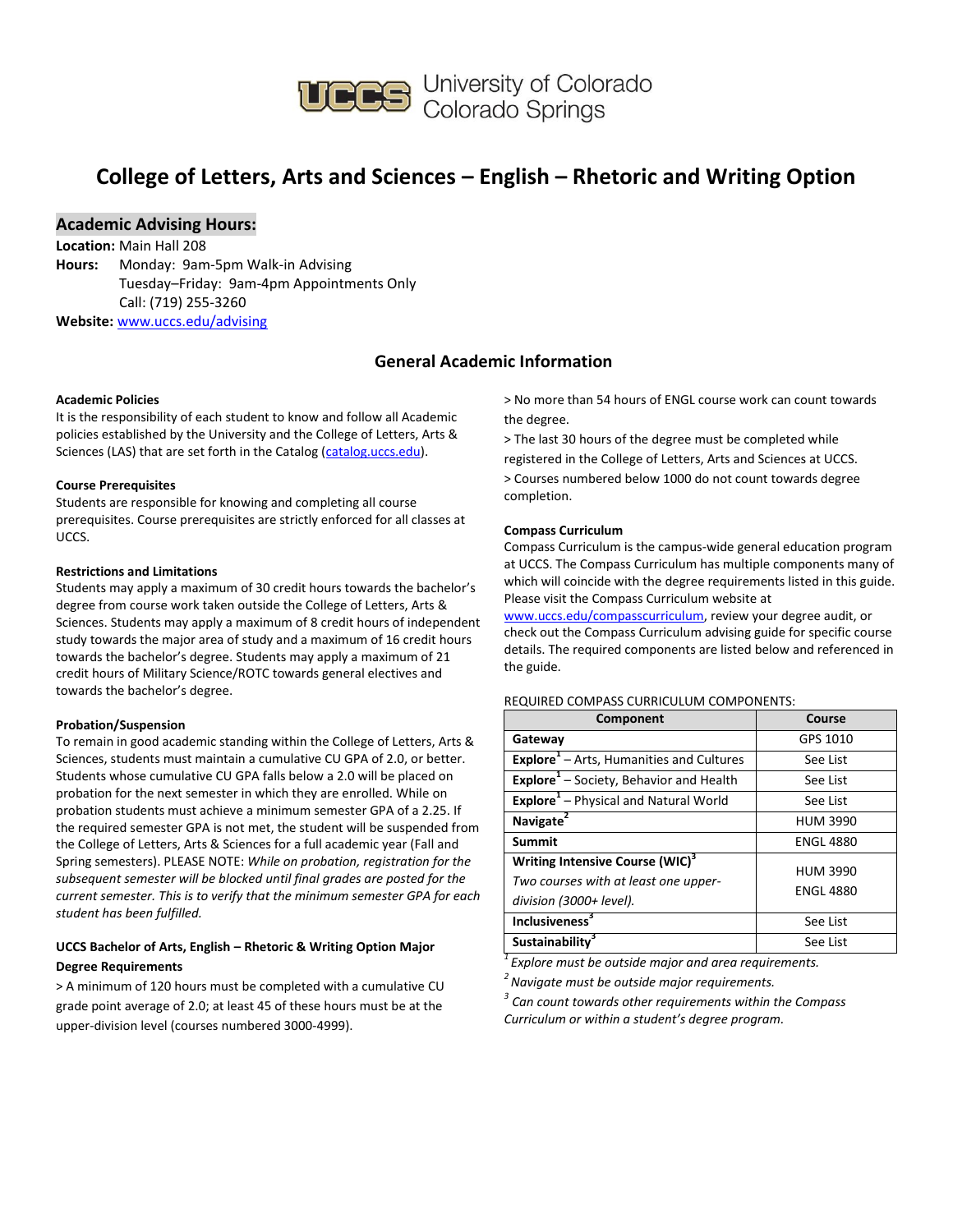# **DEPARTMENT OF ENGLISH – RHETORIC & WRITING OPTION**

**Department website**: [www.uccs.edu/english](http://www.uccs.edu/english)

| <b>Degree Requirements</b>              | <b>Courses</b>                                                                                                                  |                                                                          |                                                        |                                                                                                               |                  |                  |  |  |
|-----------------------------------------|---------------------------------------------------------------------------------------------------------------------------------|--------------------------------------------------------------------------|--------------------------------------------------------|---------------------------------------------------------------------------------------------------------------|------------------|------------------|--|--|
|                                         |                                                                                                                                 |                                                                          |                                                        |                                                                                                               |                  |                  |  |  |
| <b>English Major</b>                    | Course Number                                                                                                                   | <b>Course Title</b>                                                      |                                                        |                                                                                                               |                  |                  |  |  |
| (42 hours)                              | <b>ENGL 2010</b>                                                                                                                | Introduction to Literary Studies                                         | 3                                                      |                                                                                                               |                  |                  |  |  |
|                                         | <b>ENGL 3000</b>                                                                                                                |                                                                          | Literary Criticism in Theory and Practice              |                                                                                                               |                  |                  |  |  |
| The English major requires a            | <b>ENGL 3010</b>                                                                                                                | <b>Advanced Rhetoric and Writing</b>                                     |                                                        |                                                                                                               |                  |                  |  |  |
| minimum of 42 credit hours of ENGL      | <b>ENGL 3110</b>                                                                                                                | <b>Advanced Grammar</b>                                                  |                                                        |                                                                                                               |                  |                  |  |  |
| course work and a minimum of 24         | <b>ENGL 4880</b>                                                                                                                | Topics in Public Rhetorics                                               | 3                                                      |                                                                                                               |                  |                  |  |  |
| credit hours of upper-division          | Complete three courses from the following: ENGL 2820, ENGL 3020,<br>Rhetoric & Writing                                          |                                                                          |                                                        |                                                                                                               |                  | 9                |  |  |
| (3000+ level) ENGL course work.         | Courses                                                                                                                         |                                                                          | ENGL 3820, ENGL 4810, ENGL 4820, ENGL 4830, ENGL 4840, |                                                                                                               |                  |                  |  |  |
| All ENGL courses must have a grade      | ENGL 4850, ENGL 4860, ENGL 3800 or ENGL 4800                                                                                    |                                                                          |                                                        |                                                                                                               |                  | 3                |  |  |
| of "C-" or better.                      | Complete one of the following unused courses: ENGL 3200,<br>Diversity<br>ENGL 3410, ENGL 3550, ENGL 3600, ENGL 3650, ENGL 3900, |                                                                          |                                                        |                                                                                                               |                  |                  |  |  |
|                                         |                                                                                                                                 | ENGL 4860 (ENGL 4860 may be repeated for this requirement with           |                                                        |                                                                                                               |                  |                  |  |  |
| <b>NOTE: All new, incoming and</b>      |                                                                                                                                 |                                                                          | permission of the department chair.)                   |                                                                                                               |                  |                  |  |  |
| transferring English majors should      | <b>English Electives</b>                                                                                                        |                                                                          |                                                        |                                                                                                               |                  | 15               |  |  |
| contact the English department to       | Complete five additional ENGL courses.<br>Senior Assessment<br>Complete the Senior Assessment - Rhetoric & Writing              |                                                                          |                                                        |                                                                                                               |                  | $\Omega$         |  |  |
| be assigned a faculty advisor, and      | - Rhetoric &                                                                                                                    |                                                                          |                                                        |                                                                                                               |                  |                  |  |  |
| attend a mandatory English              | Writing                                                                                                                         |                                                                          |                                                        |                                                                                                               |                  |                  |  |  |
| <b>Department Workshop within their</b> |                                                                                                                                 |                                                                          |                                                        |                                                                                                               |                  |                  |  |  |
| first year at UCCS. Please see the      |                                                                                                                                 |                                                                          |                                                        |                                                                                                               |                  |                  |  |  |
| <b>English Department website for</b>   |                                                                                                                                 |                                                                          |                                                        |                                                                                                               |                  |                  |  |  |
| more information.                       |                                                                                                                                 |                                                                          |                                                        |                                                                                                               |                  |                  |  |  |
|                                         |                                                                                                                                 |                                                                          |                                                        |                                                                                                               |                  |                  |  |  |
| Composition                             | <b>ENGL 1310</b>                                                                                                                | Complete ENGL 1310, 1410, and the Writing Portfolio.                     |                                                        |                                                                                                               |                  |                  |  |  |
| (6 hours)                               |                                                                                                                                 | Rhetoric & Writing I                                                     |                                                        |                                                                                                               |                  | 3                |  |  |
|                                         | <b>ENGL 1410</b>                                                                                                                | Rhetoric & Writing II                                                    |                                                        |                                                                                                               |                  | 3<br>$\Omega$    |  |  |
|                                         | <b>PORT 3000</b>                                                                                                                |                                                                          | Writing Portfolio Assessment                           |                                                                                                               |                  |                  |  |  |
| <b>Reasoning Skills</b>                 |                                                                                                                                 |                                                                          |                                                        | Complete one of the courses listed below. Other options exist to fulfill this requirement. See the catalog or |                  |                  |  |  |
| (3 hours)                               | your degree audit for details.                                                                                                  |                                                                          |                                                        |                                                                                                               |                  |                  |  |  |
|                                         | ID 1050                                                                                                                         |                                                                          | ID 2000                                                |                                                                                                               | <b>MATH 1200</b> |                  |  |  |
|                                         |                                                                                                                                 |                                                                          |                                                        |                                                                                                               |                  |                  |  |  |
| <b>Area Requirements</b>                |                                                                                                                                 |                                                                          |                                                        | HUMANITIES - Complete 9 hours from the list of courses below. Course selection must include one               |                  |                  |  |  |
| (27 hours)                              | occurrence of HUM 3990.                                                                                                         |                                                                          |                                                        |                                                                                                               |                  |                  |  |  |
|                                         | AH 1000                                                                                                                         | AH 1001                                                                  | AH 2800                                                | AH 2810                                                                                                       | AH 2820          | AH 2860          |  |  |
|                                         | AH 2890                                                                                                                         | AH 3430                                                                  | <b>COMM 2250</b>                                       | <b>COMM 3100</b>                                                                                              | <b>COMM 3500</b> | <b>COMM 4000</b> |  |  |
| All LAS students are required to        | <b>FCS 3180</b>                                                                                                                 | <b>FCS 3190</b>                                                          | <b>FCS 3240</b>                                        | <b>FCS 3690</b>                                                                                               | <b>FCS 3890</b>  | <b>FCS 4210</b>  |  |  |
| complete 9 credit hours in each of      | <b>FILM 1000</b>                                                                                                                | <b>FILM 2000</b>                                                         | <b>FILM 3690</b>                                       | FR 3240                                                                                                       | GER 3180         | GER 3190         |  |  |
| three areas - humanities, social        | <b>HIST 1120</b>                                                                                                                | <b>HIST 1130</b>                                                         | <b>HIST 1140</b>                                       | <b>HIST 1400</b>                                                                                              | <b>HIST 1410</b> | <b>HIST 1540</b> |  |  |
| sciences, and natural sciences. The     | <b>HIST 1600</b>                                                                                                                | <b>HIST 1610</b>                                                         | <b>HUM 3990</b>                                        | ID 2000                                                                                                       | <b>MUS 1000</b>  | <b>MUS 2050</b>  |  |  |
| total requirement is 27 hours.          | <b>MUS 2850</b>                                                                                                                 | <b>PHIL 1000</b>                                                         | <b>PHIL 1020</b>                                       | <b>PHIL 1120</b>                                                                                              | <b>PHIL 1300</b> | <b>PHIL 3000</b> |  |  |
|                                         | <b>PHIL 3100</b>                                                                                                                | <b>PHIL 3160</b>                                                         | <b>PHIL 3180</b>                                       | <b>PHIL 4070</b>                                                                                              | <b>SPAN 3690</b> | <b>SPAN 4210</b> |  |  |
| <b>Specific Limitations:</b>            | SOC 4920                                                                                                                        | <b>THTR 1000</b>                                                         | <b>THTR 3201</b>                                       | <b>THTR 3202</b>                                                                                              | VA 1010          | VA 1020          |  |  |
| > No more than two courses from         | <b>WEST 2030</b>                                                                                                                | <b>WEST 2040</b>                                                         | <b>WEST 3020</b>                                       | <b>WEST 3100</b>                                                                                              | <b>WEST 3550</b> | <b>WEST 4050</b> |  |  |
| any one discipline may be applied       | <b>WEST 4280</b>                                                                                                                | <b>WEST 4920</b>                                                         |                                                        |                                                                                                               |                  |                  |  |  |
| to the area requirements.               |                                                                                                                                 |                                                                          |                                                        |                                                                                                               |                  |                  |  |  |
| > Courses in the primary major may      |                                                                                                                                 | <b>SOCIAL SCIENCE - Complete 9 hours from the list of courses below.</b> |                                                        |                                                                                                               |                  |                  |  |  |
|                                         | <b>ANTH 1020</b>                                                                                                                | <b>ANTH 1040</b>                                                         | <b>ANTH 2800</b>                                       | <b>ANTH 3040</b>                                                                                              | <b>ANTH 3260</b> | <b>ANTH 3270</b> |  |  |
| not be applied to area                  | <b>COMM 1020</b>                                                                                                                | <b>COMM 2150</b>                                                         | <b>COMM 3440</b>                                       | <b>COMM 4200</b>                                                                                              | <b>COMM 4220</b> | <b>COMM 4250</b> |  |  |
| requirements.                           | <b>ECON 1000</b>                                                                                                                | <b>ECON 1010</b>                                                         | <b>ECON 1050</b>                                       | <b>ECON 2020</b>                                                                                              | <b>ECON 3150</b> | <b>ECON 3710</b> |  |  |
| > Courses may not be taken              | GES 1980                                                                                                                        | GES 1990                                                                 | <b>GRNT 2300</b>                                       | <b>GRNT 3000</b>                                                                                              | <b>MSGP 4100</b> | <b>PHIL 3200</b> |  |  |
| pass/fail.                              | <b>PHIL 4260</b>                                                                                                                | <b>PHIL 4400</b>                                                         | PSC 1010                                               | PSC 1100                                                                                                      | PSC 2080         | PSC 2100         |  |  |
|                                         | PSC 3300                                                                                                                        | PSC 4190                                                                 | PSC 4210                                               | PSC 4470                                                                                                      | PSY 1000         | SOC 1110         |  |  |
|                                         | SOC 2120                                                                                                                        | SOC 2200                                                                 | SOC 2220                                               | SOC 2250                                                                                                      | SOC 2300         | SOC 2500         |  |  |
|                                         | SOC 3340                                                                                                                        | SOC 3610                                                                 | <b>WEST 1010</b>                                       | <b>WEST 2500</b>                                                                                              | <b>WEST 3060</b> | <b>WEST 3070</b> |  |  |
|                                         | <b>WEST 3090</b>                                                                                                                | <b>WEST 3620</b>                                                         | <b>WEST 4100</b>                                       | <b>WEST 4120</b>                                                                                              | <b>WEST 4500</b> |                  |  |  |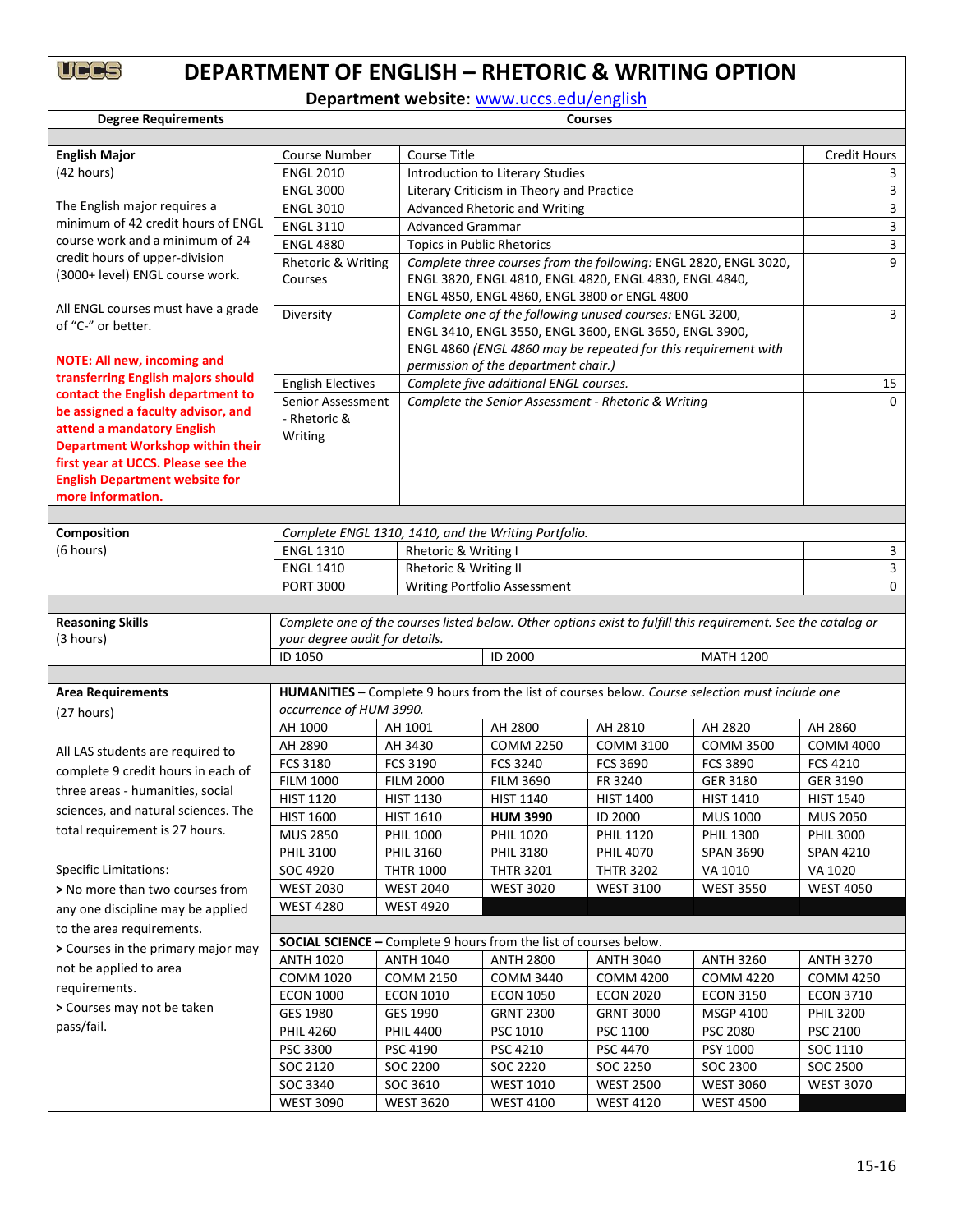|                                        | NATURAL SCIENCE - Complete 9 hours from the list of courses below. At least one course must have, or be, |                                 |                                                                       |                                                                                                        |                  |                  |  |  |
|----------------------------------------|----------------------------------------------------------------------------------------------------------|---------------------------------|-----------------------------------------------------------------------|--------------------------------------------------------------------------------------------------------|------------------|------------------|--|--|
|                                        | a lab course. Lab courses are marked in bold.                                                            |                                 |                                                                       |                                                                                                        |                  |                  |  |  |
|                                        | <b>ANTH 1030</b>                                                                                         | <b>ANTH 3320</b>                | <b>ANTH 3340</b>                                                      | <b>ANTH 3370</b>                                                                                       | <b>BIOL 1000</b> | <b>BIOL 1050</b> |  |  |
|                                        | <b>BIOL 1060</b>                                                                                         | <b>BIOL 1510</b>                | <b>BIOL 1530</b>                                                      | <b>BIOL 2000</b>                                                                                       | <b>BIOL 3411</b> | <b>CHEM 1101</b> |  |  |
|                                        | <b>CHEM 1102</b>                                                                                         | <b>CHEM 1111</b>                | <b>CHEM 1112</b>                                                      | <b>CHEM 1121</b>                                                                                       | <b>CHEM 1122</b> | <b>CHEM 1201</b> |  |  |
|                                        | <b>CHEM 1211</b>                                                                                         | <b>CHEM 1401</b>                | <b>CHEM 1402</b>                                                      | <b>CHEM 1411</b>                                                                                       | <b>CHEM 1412</b> | <b>CHEM 1511</b> |  |  |
|                                        | <b>CHEM 1513</b>                                                                                         | <b>ENSC 1500</b>                | <b>ENSC 1510</b>                                                      | <b>ENSC 1600</b>                                                                                       | <b>ENSC 1620</b> | <b>ENSC 3200</b> |  |  |
|                                        | GES 1000                                                                                                 | GES 1010                        | <b>GES 1050</b>                                                       | GES 3200                                                                                               | GES 3250         | <b>GEOL 1010</b> |  |  |
|                                        | <b>GEOL 1020</b>                                                                                         | <b>GEOL 1530</b>                | <b>GEOL 3170</b>                                                      | <b>GEOL 3700</b>                                                                                       | <b>GEOL 4660</b> | ID 2050          |  |  |
|                                        | <b>PES 1000</b>                                                                                          | PES 1040                        | PES 1050                                                              | PES 1060                                                                                               | <b>PES 1090</b>  | <b>PES 1100</b>  |  |  |
|                                        | <b>PES 1140</b>                                                                                          | <b>PES 1160</b>                 | <b>PES 1170</b>                                                       | PES 1310                                                                                               | PES 1600         | <b>PES 1620</b>  |  |  |
|                                        | PES 1710                                                                                                 | PES 1720                        | PSY 3270                                                              |                                                                                                        |                  |                  |  |  |
|                                        |                                                                                                          |                                 |                                                                       |                                                                                                        |                  |                  |  |  |
| <b>Oral Communication, Cultural</b>    |                                                                                                          |                                 | ORAL COMMUNICATION - Complete one of the courses listed below.        |                                                                                                        |                  |                  |  |  |
| <b>Diversity, and Global Awareness</b> | <b>BIOL 4040</b>                                                                                         | CHEM 4911                       | <b>CHEM 4921</b>                                                      | <b>COMM 2010</b>                                                                                       | <b>COMM 2100</b> | <b>COMM 3240</b> |  |  |
| <b>Requirements</b>                    | <b>COMM 4100</b>                                                                                         | <b>MATH 4040</b>                | PES 4810                                                              | <b>PHIL 1040</b>                                                                                       | <b>PHIL 4950</b> | <b>TED 4600</b>  |  |  |
|                                        | <b>TED 4700</b>                                                                                          | <b>THTR 2020</b>                | <b>THTR 2030</b>                                                      | <b>THTR 2040</b>                                                                                       | <b>THTR 2050</b> | <b>THTR 3100</b> |  |  |
| Students are required to take one      |                                                                                                          |                                 |                                                                       |                                                                                                        |                  |                  |  |  |
| course with a substantial              |                                                                                                          |                                 | <b>CULTURAL DIVERSITY - Complete one of the courses listed below.</b> |                                                                                                        |                  |                  |  |  |
| component involving oral               | AH 3430                                                                                                  | <b>ANTH 3250</b>                | <b>ANTH 3420</b>                                                      | ASL 4000                                                                                               | <b>COMM 3280</b> | ENGL 3320*       |  |  |
| communication, one course that         | <b>ENGL 4060</b>                                                                                         | FCS 3360                        | FCS 4210*                                                             | GES 4680                                                                                               | <b>HIST 3520</b> | <b>HIST 3580</b> |  |  |
| increases their awareness of           | MUS 2050*                                                                                                | PHIL 3180*                      | <b>PHIL 3230</b>                                                      | <b>PHIL 4550</b>                                                                                       | SOC 2200*        | SOC 2250*        |  |  |
| cultural diversity, and one course     | SOC 3220                                                                                                 | SOC 3250                        | SOC 3290                                                              | SOC 4240                                                                                               | SOC 4290         | SOC 4390         |  |  |
| that increases their awareness of      | SOC 4680                                                                                                 | SOC 4920*                       | SPAN 4210*                                                            | <b>SPAN 4420</b>                                                                                       | <b>THTR 3240</b> | WEST 1010*       |  |  |
| global issues.                         | <b>WEST 2020</b>                                                                                         | <b>WEST 3090</b>                | <b>WEST 3130</b>                                                      | <b>WEST 3150</b>                                                                                       | <b>WEST 3250</b> | <b>WEST 3290</b> |  |  |
|                                        | <b>WEST 3360</b>                                                                                         | <b>WEST 3420</b>                | <b>WEST 3520</b>                                                      | <b>WEST 3580</b>                                                                                       | WEST 4120*       | WEST 4280*       |  |  |
| All courses in this section can count  | <b>WEST 4390</b>                                                                                         | WEST 4500*                      | <b>WEST 4550</b>                                                      | <b>WEST 4680</b>                                                                                       | WEST 4920*       |                  |  |  |
| towards other requirements.            |                                                                                                          |                                 |                                                                       |                                                                                                        |                  |                  |  |  |
| Courses marked with an asterisk (*)    |                                                                                                          |                                 | GLOBAL AWARENESS - Complete one of the courses listed below.          |                                                                                                        |                  |                  |  |  |
| can count towards specific             | ANTH 1040*                                                                                               | ANTH 3040*                      | AH 3450                                                               | AH 3460                                                                                                | AH 4450          | AH 4470          |  |  |
|                                        |                                                                                                          |                                 |                                                                       | <b>ECON 3590</b>                                                                                       | ECON 3710*       | ENGL 2600*       |  |  |
| requirements; courses without an       |                                                                                                          |                                 |                                                                       |                                                                                                        |                  |                  |  |  |
| asterisk will count towards General    | <b>BIOL 1510*</b>                                                                                        | CHEM 1111*                      | <b>CHEM 4521</b>                                                      |                                                                                                        |                  |                  |  |  |
| Electives.                             | ENGL 2610*                                                                                               | ENGL 4065*                      | <b>EUST 3000</b>                                                      | FCS 3180*                                                                                              | FCS 3190*        | <b>FCS 3250</b>  |  |  |
|                                        | <b>FCS 3380</b>                                                                                          | FCS 3690*                       | FCS 3890*                                                             | FILM 2000*                                                                                             | FILM 3690*       | FR 3250          |  |  |
|                                        | GER 3180*                                                                                                | GER 3190*                       | GES 1980*                                                             | GES 1990*                                                                                              | GES 3070         | GES 3400         |  |  |
|                                        | GES 3820                                                                                                 | GES 3980                        | GES 4640                                                              | <b>GRNT 3560</b>                                                                                       | HIST 1110        | HIST 1120*       |  |  |
|                                        | HIST 1130*                                                                                               | HIST 1140*                      | HIST 1400*                                                            | HIST 1410*                                                                                             | HIST 1600*       | HIST 1610*       |  |  |
|                                        | <b>HIST 3120</b>                                                                                         | <b>HIST 3220</b>                | <b>HIST 3560</b>                                                      | <b>HIST 3590</b>                                                                                       | <b>HIST 3680</b> | <b>HIST 4050</b> |  |  |
|                                        | <b>HIST 4060</b>                                                                                         | <b>HIST 4130</b>                | <b>HIST 4150</b>                                                      | <b>HIST 4160</b>                                                                                       | <b>HIST 4280</b> | <b>HIST 4860</b> |  |  |
|                                        | MUS 3150                                                                                                 | PHIL 1300*                      | <b>PHIL 1400</b>                                                      | <b>PHIL 3000</b>                                                                                       | PHIL 3100*       | <b>PHIL 3240</b> |  |  |
|                                        | <b>PHIL 3345</b>                                                                                         | <b>PHIL 3400</b>                | <b>PHIL 3480</b>                                                      | <b>PHIL 3490</b>                                                                                       | <b>PHIL 3500</b> | PSC 1010*        |  |  |
|                                        | PSC 2070                                                                                                 | PSC 2080*                       | PSC 2090                                                              | PSC 3240                                                                                               | PSC 4170         | PSC 4190*        |  |  |
|                                        | PSC 4210*                                                                                                | PSC 4570                        | PSC 4580                                                              | PSC 4590                                                                                               | PSY 3560         | SOC 2220*        |  |  |
|                                        | SOC 3340*                                                                                                | SOC 4380                        | SOC 4600                                                              | SOC 4700*                                                                                              | SPAN 3690*       | <b>WEST 3380</b> |  |  |
|                                        | WEST 3480*                                                                                               | <b>WEST 3560</b>                | <b>WEST 3680</b>                                                      | <b>WEST 4050</b>                                                                                       | <b>WEST 4060</b> | <b>WEST 4170</b> |  |  |
|                                        | <b>WEST 4380</b>                                                                                         | WEST 4700*                      |                                                                       |                                                                                                        |                  |                  |  |  |
|                                        |                                                                                                          |                                 |                                                                       |                                                                                                        |                  |                  |  |  |
| <b>Compass Curriculum</b>              |                                                                                                          |                                 |                                                                       | Complete all Compass Curriculum requirements not already completed as part of the above program. The   |                  |                  |  |  |
| (12 hours)                             |                                                                                                          |                                 |                                                                       | Gateway Seminar (GPS 1010) must be completed by all students. Explore courses must be completed        |                  |                  |  |  |
|                                        |                                                                                                          |                                 |                                                                       | outside of the major and Area Requirements. All other Compass Curriculum requirements can be completed |                  |                  |  |  |
|                                        |                                                                                                          |                                 |                                                                       | within the degree requirements above. To see a list of all Compass Curriculum courses, please visit:   |                  |                  |  |  |
|                                        |                                                                                                          | www.uccs.edu/compasscurriculum. |                                                                       |                                                                                                        |                  |                  |  |  |
|                                        |                                                                                                          |                                 |                                                                       |                                                                                                        |                  |                  |  |  |
|                                        |                                                                                                          |                                 |                                                                       |                                                                                                        |                  |                  |  |  |
| <b>General Electives</b>               |                                                                                                          |                                 |                                                                       | Complete additional courses to meet total and upper-division requirements for your degree program.     |                  |                  |  |  |
| (21-30 hours)                          |                                                                                                          |                                 |                                                                       |                                                                                                        |                  |                  |  |  |